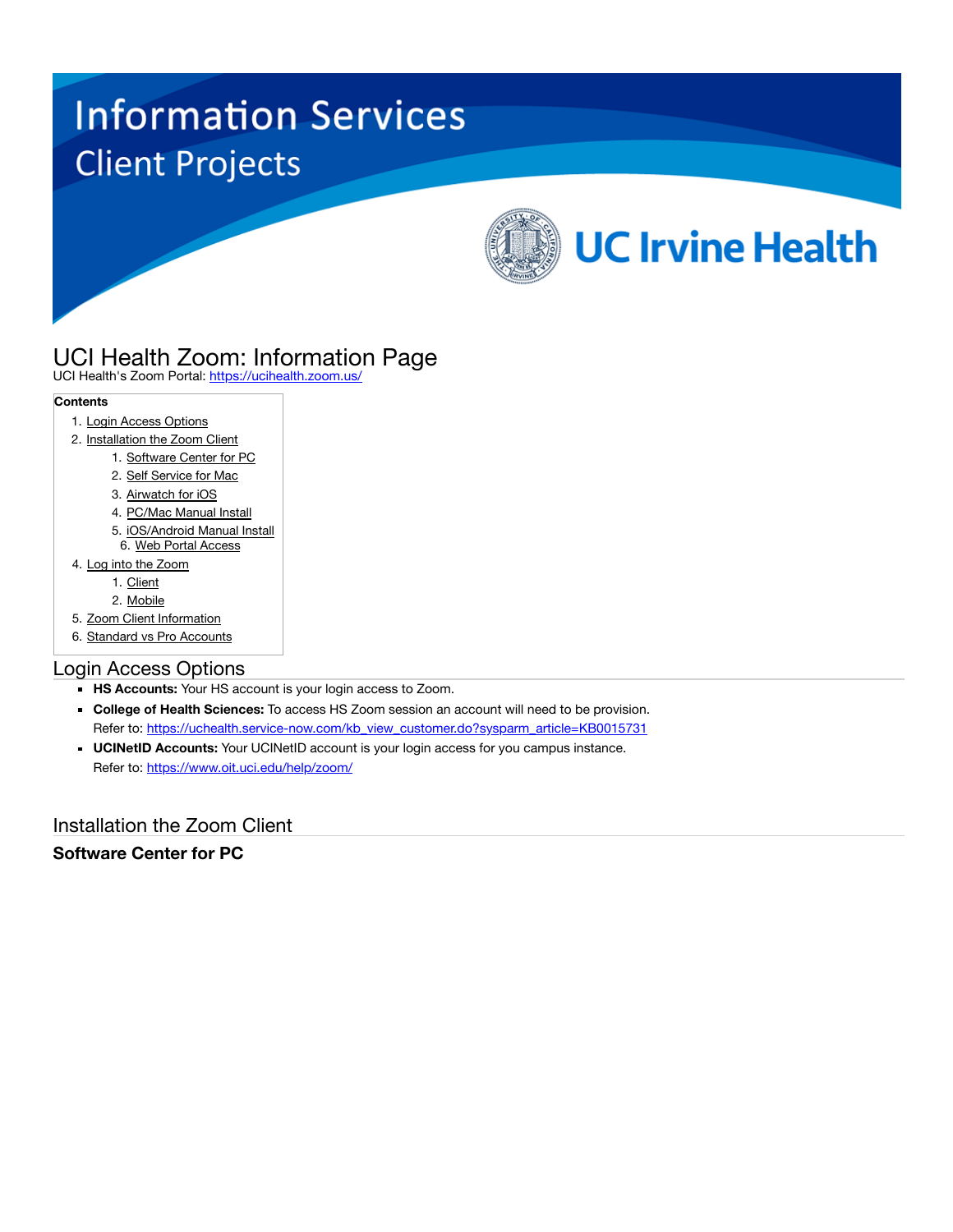| Zoom Outlook Plugin Admin # F. FEB0<br><b>Install</b>                                                                                                     |  |  |  |  |  |
|-----------------------------------------------------------------------------------------------------------------------------------------------------------|--|--|--|--|--|
| This will install Zoom Client and Outlook Plugin                                                                                                          |  |  |  |  |  |
| Status: Available<br>Date published: Not specified                                                                                                        |  |  |  |  |  |
| Restart required: Yes<br>Download size: 22 MB<br>Estimated time: 6 minutes<br>Total components: 2<br>Date Modified: 5/22/2019                             |  |  |  |  |  |
| UCIHealth managed Admin PC<br>The Zoom client and the Outlook plug-in are automatically installed.<br>To Install the Zoom client and the Outlook plug-in: |  |  |  |  |  |
| 1. Search for Software Center                                                                                                                             |  |  |  |  |  |

- 2. Open Software Center
- 3. Search for "Zoom" in the top-right search box. If there isnt any option to install the Zoom client, call the Help Desk (x4563333) for support.
- 4. Select "Zoom Outlook Plugin Admin" This will install both the Zoom client and the Outlook plugin.
- 5. Click the "Install" button Wait for the installation to complete.
- 6. A restart will be required. You can restart it immidiatly or set to restart up to 3 hours later.

#### **Self Service for Mac**



#### UCIHealth managed Admin Macs.

Zoom will not be available to install if it detects the client installed.

To Install the Zoom client and the Outlook plug-in:

- 1. Open Self Service from the Dock
- 2. Click on Applications
- 3. Click on Zoom

If Zoom does not appear the application is believed to be installed. Check your application folder to confirm.

4. Install

A Zoom icon will appear on the Dock once the application is installed.

#### **Airwatch for iOS**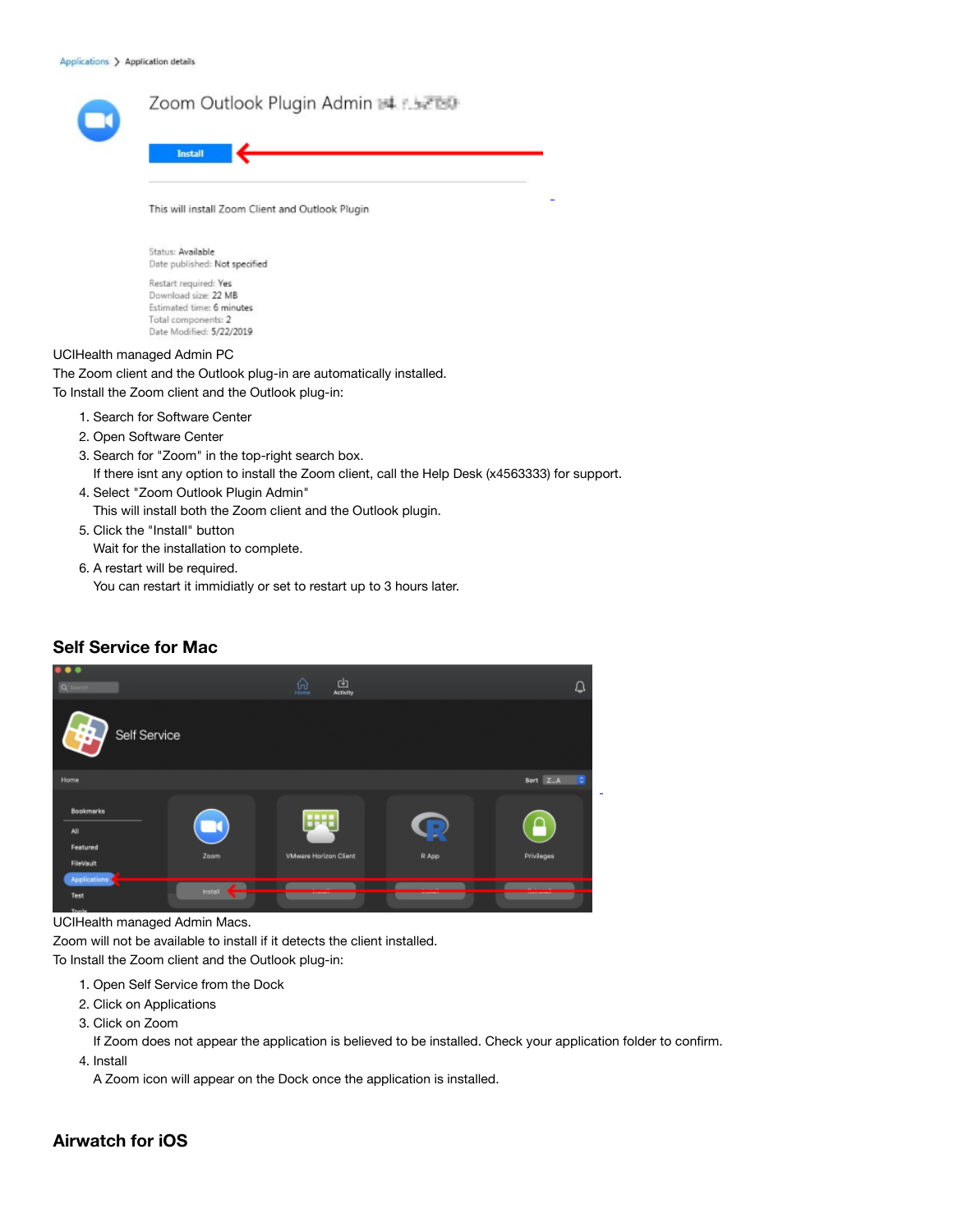| ≡<br><b>MENU</b> | wmware airwatch             | <b>SEARCH</b> |
|------------------|-----------------------------|---------------|
|                  | All sorted by Name Z-A (24) |               |
|                  | ZOOM Cloud Meetings         | Installed     |
|                  | version: 4.6.7              |               |

UCIHealth managed/BYOD iOS Devices.

To Install Zoom:

- 1. Open the Catalog app.
- 2. Scroll down until you find the Zoom app.
- 3. Click install.

On Manage devices the program will automatically install.

On BYOD (Personal Device), Airwatch will ask if you want the app installed. Click on Yes to initiate the install.

# **PC/Mac Manual Install**

#### Zoom Client for Meetings

The web browser client will download automatically when you start or join your first Zoom meeting, and is also available for manual download here.



#### Zoom Plugin for Microsoft Outlook

The Zoom Plugin for Outlook installs a button on the Microsoft Outlook tool bar to enable you to start or schedule a meeting with one-click.

| Download | Version |
|----------|---------|
|          |         |

Add Zoom as an Add-in for Outlook on the web

#### Personal Mac or PC devices

To Install the Zoom client and the Outlook plug-in:

- 1. Navigate to <https://ucihealth.zoom.us/download>
- 2. Click on "Download" for the "Zoom Client for Meetings" and/or the "Outlook plug-in".
- 3. Find the downloaded installer and run it.
- 4. Follow the prompts to have the application installed.

# **iOS/Android Manual Install**



Personal Mobile Devices To Install Zoom:

- For iOS, search for Zoom in the Apple Store and then install. An Apple ID is required to download apps from the Apple Store
- For Android, search for Zoom in the Google Play Store and then install. A Google Account is required to download apps from the Google Play Store

# **Web Portal Access**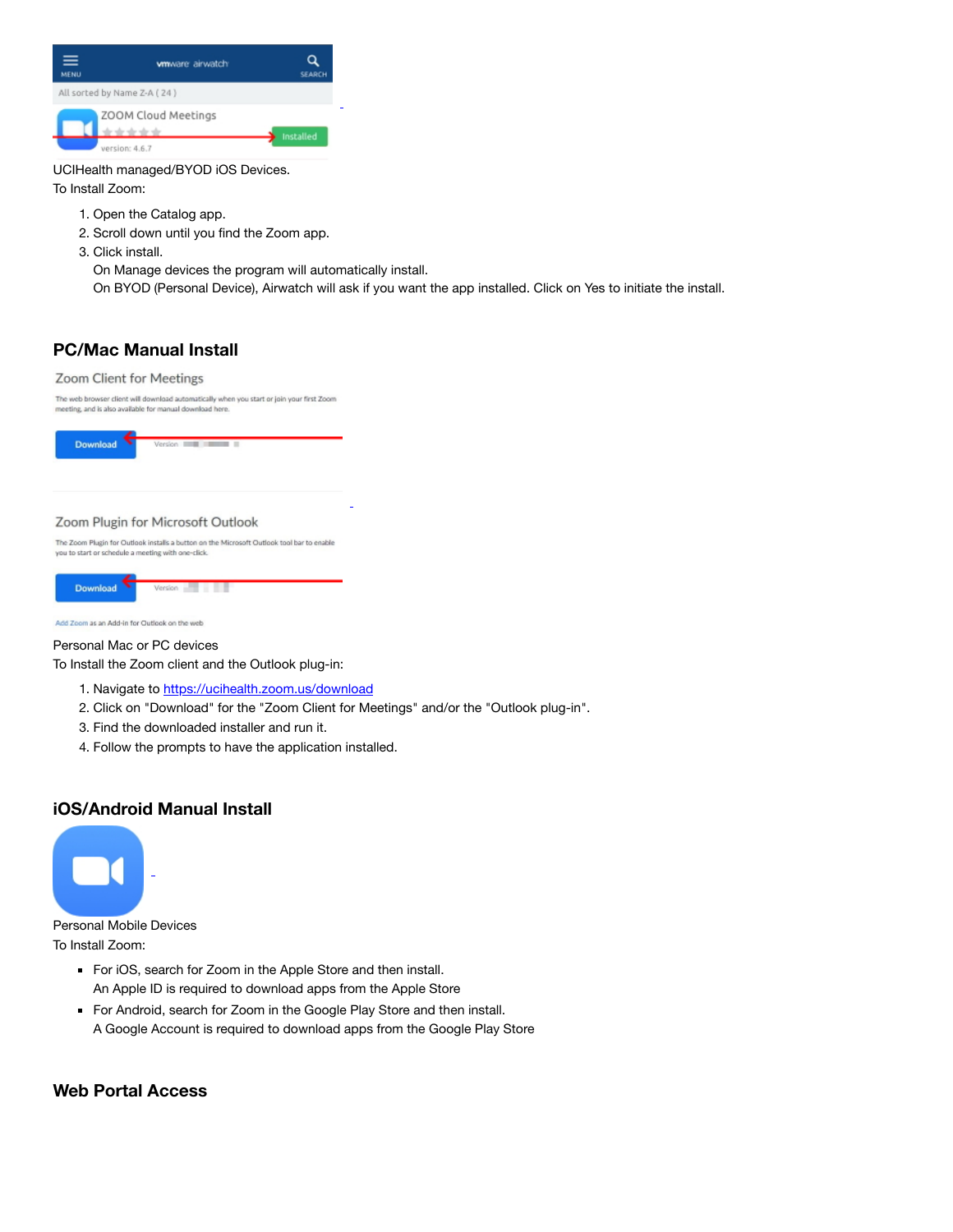## Join a Meeting



- 1. Naviage to <https://ucihealth.zoom.us/join>
- 2. Type in the meeting ID
- 3. Click on Join

# Log into the Zoom

#### **Client**

| Sign In             | Sign Up Free |         |                       | Sign In with SSO |          |
|---------------------|--------------|---------|-----------------------|------------------|----------|
| Email               |              |         | Sign In with SSO      | ucihealth        | zoom.us  |
| Password            | Forgot?      | or<br>G | Sign In with Google   | $\equiv$         |          |
| □ Keep me signed in | Sign In      | f       | Sign In with Facebook |                  | Continue |

- 1. Open the Zoom Client.
- 2. Click on "Sign In with SSO" on the login screen.
- 3. Enter your company domain: UCIHEALTH
- 4. Click Continue
- The UCIHealth Zoom portal will open to authenticate.
- 5. Log in with your HS account
- 6. DUO required when login from off the network

#### **Mobile**

1. Open the Zoom Client.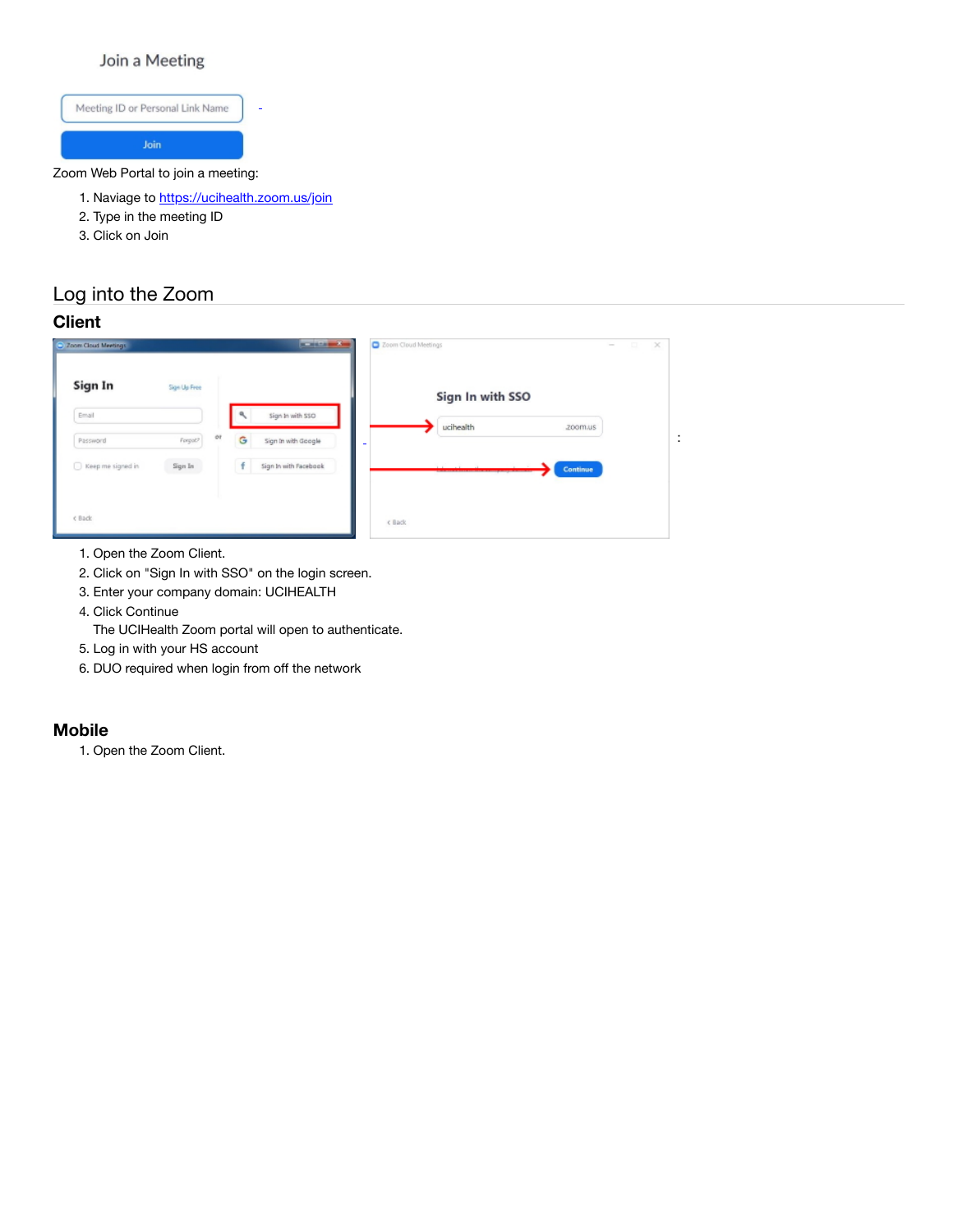හි

## **Start a Meeting**

Start or join a video meeting on the go

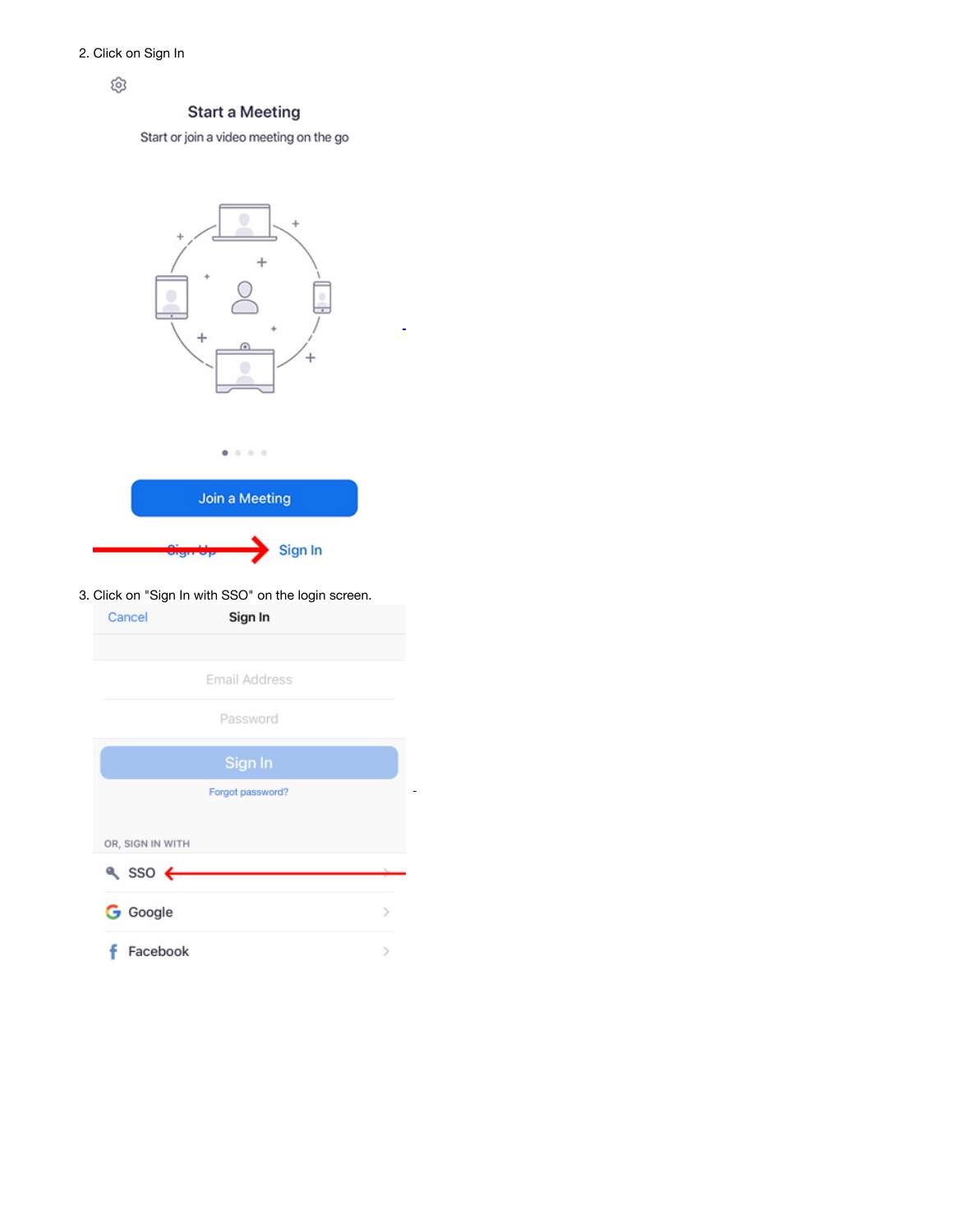#### 4. Enter your company domain: UCIHEALTH

| Cancel         | Sign In                         |   |
|----------------|---------------------------------|---|
|                |                                 |   |
|                | <b>Email Address</b>            |   |
|                | Password                        |   |
|                | Sign In                         |   |
|                | Forgot password?                |   |
| $\times$<br>OR | Sign In with SSO                |   |
|                | Enter your company domain       | S |
|                | ucihealth<br>.zoom.us           |   |
|                |                                 | b |
|                | I don't know the company domain |   |

5. Click Continue

The UCIHealth Zoom portal will open to authenticate.

6. Log in with your HS account



# **UCI Health**

Sign in with your UCI Health account

| hs\userid or userid@hs.uci.edu |  |  |  |
|--------------------------------|--|--|--|
| Password                       |  |  |  |
|                                |  |  |  |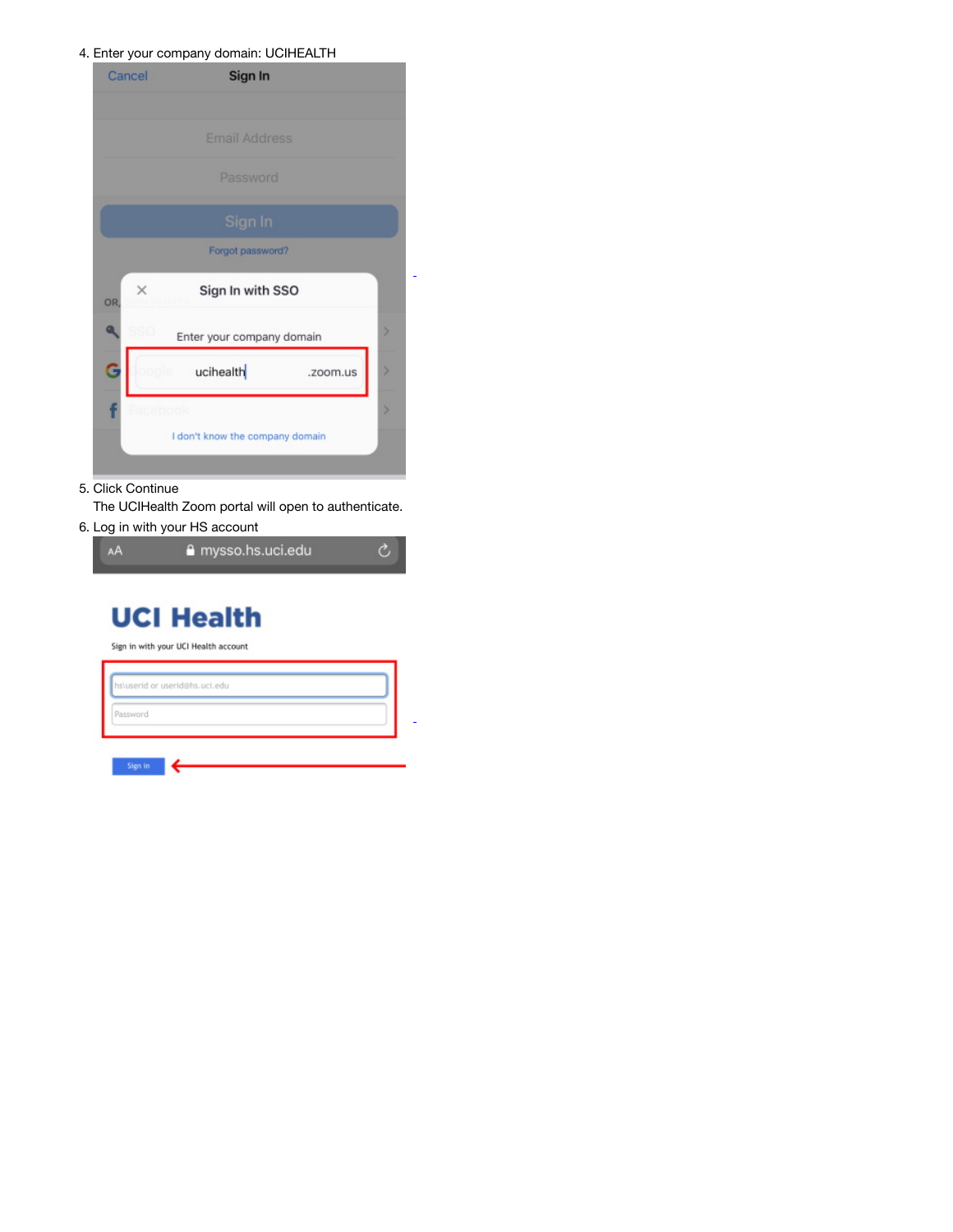

# **UCI Health**

#### Welcome HS's Taiwas

For security reasons, we require additional information to verify your<br>account

|    | <b>UCI Health</b>                                                          |                   | $\equiv$ Settings |   |
|----|----------------------------------------------------------------------------|-------------------|-------------------|---|
|    |                                                                            |                   |                   |   |
|    |                                                                            |                   |                   |   |
|    |                                                                            |                   |                   |   |
|    | Pushed a login request to your device                                      | Cancel            |                   |   |
|    | 8. Open Zoom Client now authenticated.                                     |                   |                   |   |
| AA |                                                                            | ucihealth.zoom.us |                   | Ò |
|    | <b>UCI Health</b>                                                          |                   | 1.888.799.9666    |   |
|    |                                                                            | Sign In with SSO  |                   |   |
|    | Zoom should launch in a few seconds. If not,<br>please click button below. |                   |                   |   |
|    | Open this page in "Zoom"?                                                  |                   | Open              |   |

# Zoom Client Information